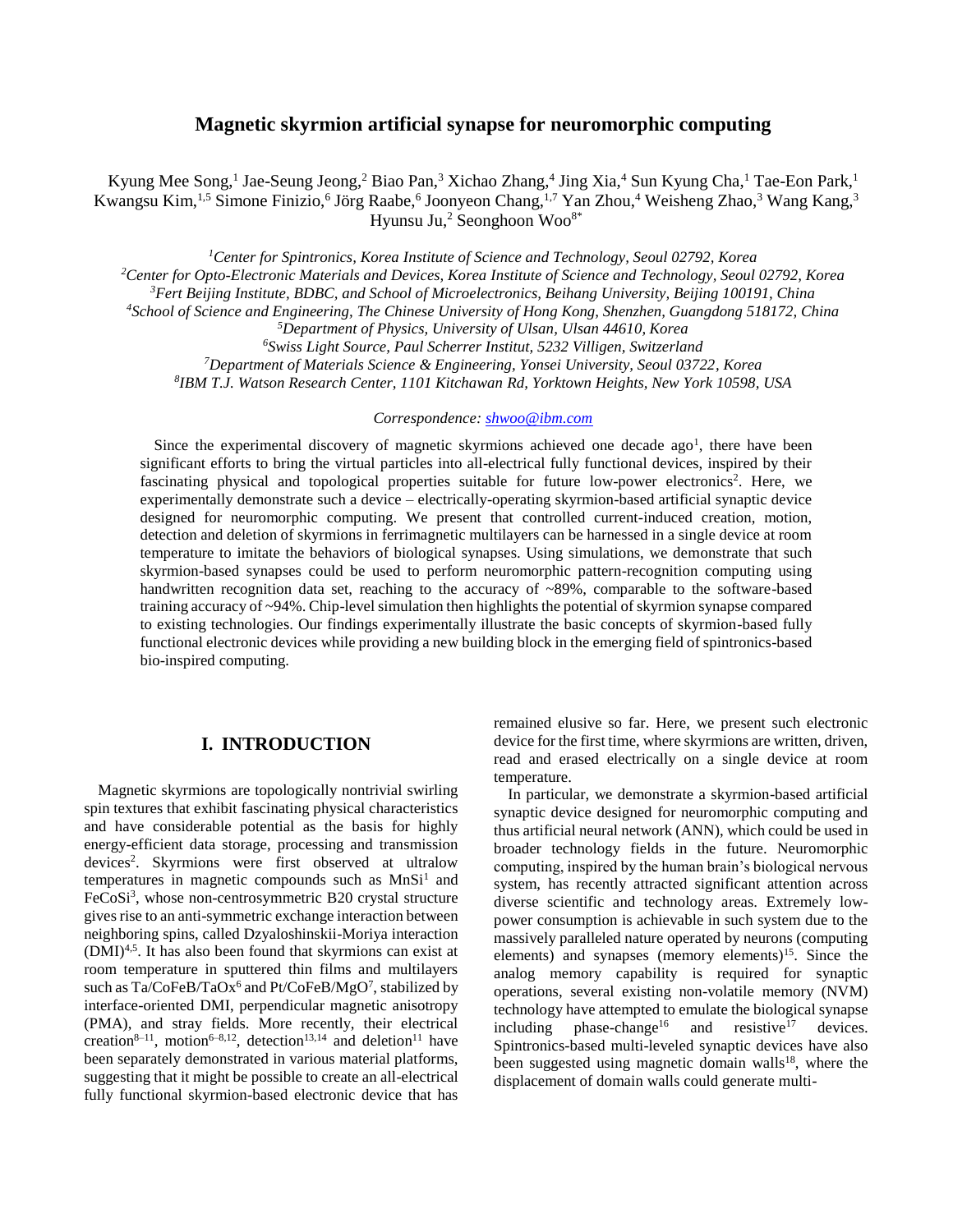

**Figure 1. Schematic of the experimental set-up and X-ray imaging of domain structures. a,** Schematic of scanning transmission X-ray microscopy (STXM) and simultaneous electrical measurement geometry. Scanning electron microscope image of the measured device is enclosed, and the marked circular area denotes the effective area where the Hall bar resistance was measured [see Methods and Supplementary Fig. S2 for details]. The A-A' connection is used for electrical pulse applications along the horizontal stripe (along *x*-axis) of the Hall bar geometry, while the B-B' connection is used for subsequent resistance measurements along the vertical (along *y*-axis) Hall bar contacts. Scale bar, 4 µm. **b,** The measured Hall resistance  $(R_{xy}/R_{xy, \text{sat}})$  and the extracted out-of-plane magnetization of Fe atoms  $(M_{z,\text{Fe}}/M_{z,\text{Fe}, \text{sat}})$  as a function of applied magnetic field, *B*z. Error bars indicate the standard deviation of 10 individual resistivity measurements (*R*xy/*Rxy*,sat) and spatial resolution and counting statistics ( $M_{\rm z,Fe}/M_{\rm z,Fe,sat}$ ). **c**, Exemplary STXM images acquired at several out-of-plane magnetic fields,  $B_z$ . Dark and bright contrast correspond to Fe-magnetization oriented up (along *+z*) and down (along -*z*), respectively. Note that Fe (Gd) moments are aligned (anti-)parallel to magnetic fields as the measurements were conducted above the magnetization compensation temperature,  $T_M \approx 190$  K, of this material as discussed in Supplementary Fig. S3. Scale bar, 1  $\mu$ m.

resistance states across magnetic tunnel junctions (MTJs). However, the relatively large threshold current for domain wall motion and their stochastic pinning/depinning nature may limit the device performances. Unlikely, skyrmions show rigid-body and particle-like behaviors<sup>19</sup>, so that multiple nanoscale skyrmions can accumulate within a defined device area without interacting with topographic defects, exhibiting potential for analog storage devices as recently simulated in ref.  $[20]$ . In this work, we experimentally demonstrate that skyrmions can be used for neuromorphic computing by realizing such skyrmion-based artificial synapse. Together with the recent demonstrations

of new computing paradigms based on spintronic devices, including magnetic ANNs using spin-torque nano oscillators<sup>21,22</sup> and non-conventional probabilistic computing architecture using thermally induced skyrmion dynamics<sup>23,24</sup>, we believe this work also constitutes a major advance in spintronics-based bio-inspired computing.

### **II. RESULTS**

#### **A. STXM imaging on ferrimagnetic heterostructures**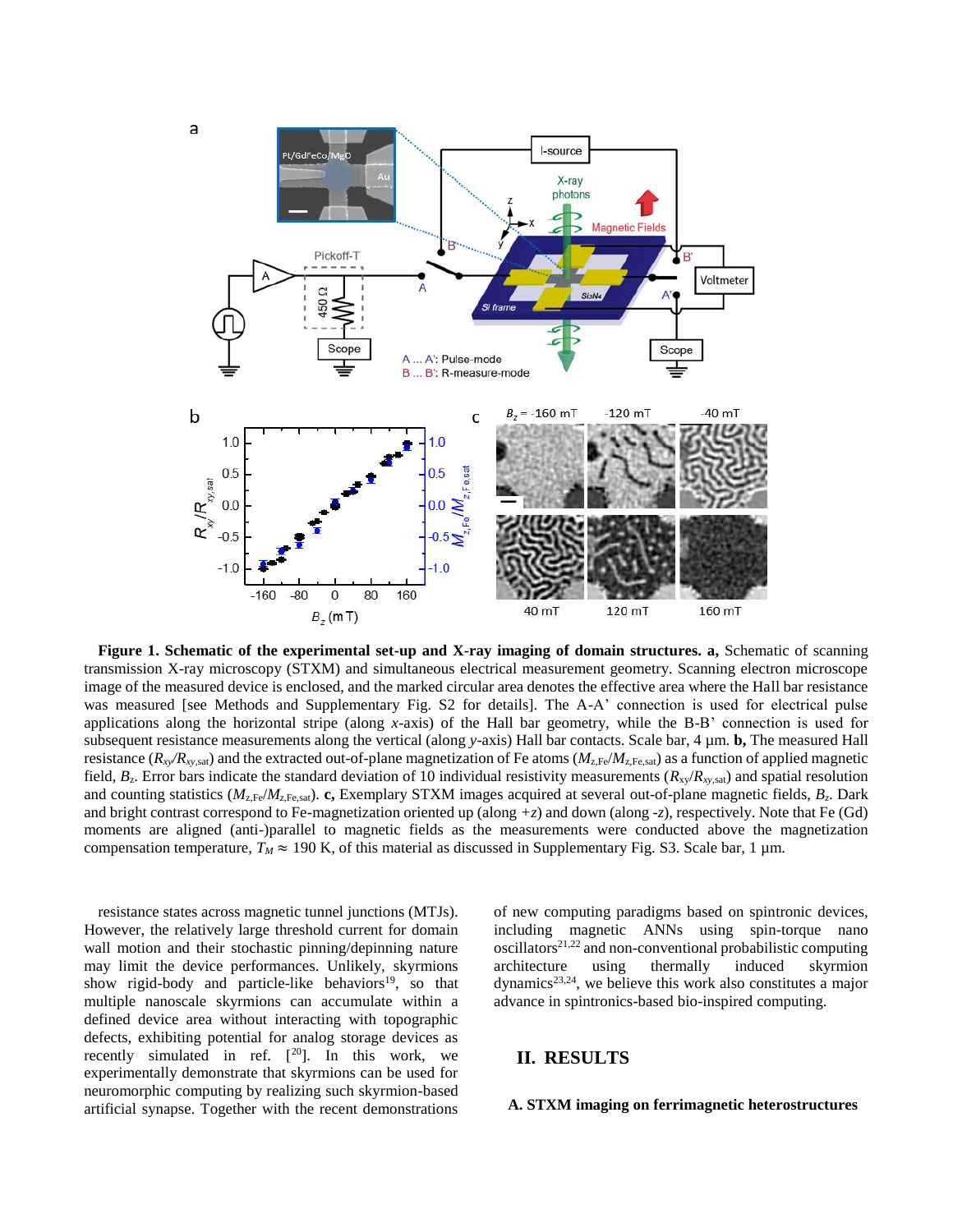$[Pt (3 nm)/Gd_{24}Fe_{66.6}Co_{9.4} (9 nm)/MgO (1 nm)]_{20}$ ferrimagnetic multilayer stacks (Pt/GdFeCo/MgO hereafter) with PMA were studied with high-resolution scanning transmission X-ray microscopy (STXM) [see Methods and Supplementary Fig. S1 for details]. This asymmetric ferrimagnetic multilayer stack is known to have reasonably large DMI,  $|D| = 0.98$  mJ m<sup>-2</sup>, where  $\sim 200$  nm-size skyrmions can be stabilized at room temperature<sup>12</sup>. Moreover, electrical writing/deleting from natural sites $11$  and efficient skyrmion motion with a reduced skyrmion Hall effect<sup>12</sup> have been individually observed in this ferrimagnetic stack in our previous studies, which are combined together to realize fully functional skyrmion devices in the present work.

Figure 1a first shows the experimental set-up used for the simultaneous resistance measurement and domain imaging. Two circuits for electrical pulse application and the device resistance measurement were alternately used. Magnetic domain images of the device were also recorded after each pulse application by probing the transmitted X-ray intensity at the Fe *L*<sup>3</sup> absorption edge, where X-ray magnetic circular dichroism (XMCD) provides contrasts corresponds to the out-of-plane projection of the magnetization. A scanning electron microscopy (SEM) micrograph of the measured device is included in Fig. 1a, where the blue-colored circular area denotes the effective synaptic device region where the resistance variations upon magnetization reversal are measured in this Hall-cross geometry [see Supplementary Fig. S2 for the details on active device area calculation].

Figure 1b and 1c show the measured Hall resistances and magnetic domain configurations as a function of out-ofplane magnetic field, *Bz*, respectively. The same analysis method used in [ref. <sup>14</sup>] was employed for the investigation of the skyrmion-induced change in the Hall resistivity. In Fig. 1b,  $R_{xy}$  refers to the measured Hall resistance and  $R_{xy, sat}$ refers to the Hall resistance at the saturated state, which corresponds to a Hall bar with a completely black XMCD contrast at  $B_z = 160$  mT. Figure 1b also plots the normalized out-of-plane magnetization of Fe atoms, *Mz,*Fe/*Mz,*Fe,sat, computed from the domain area of STXM images at each magnetic field (Fig. 1c) [see <sup>14</sup> and Methods for details]. It should be noted that the magnetic moment of Fe (Gd) aligns (anti-)parallel with the external magnetic field at room temperature, which is higher than the measured magnetization compensation point of this material,  $T_M \approx 190$ K [see Supplementary Fig. S3 for details]. Both normalized Hall resistance  $(R_{xy}/R_{xy, sat})$  and out-of-plane magnetization  $(M_{z,Fe}/M_{z,Fe,sat})$  exhibit a linear dependence with respect to the applied magnetic field, indicating that the measured resistances are reflected by the changes in the out-of-plane magnetic configuration.

The Hall resistivity of such magnetic material is given by the sum of the ordinary  $(\rho_{xy}^N)$ , the anomalous  $(\rho_{xy}^A)$  and the topological  $(\rho_{xy}^T)$  Hall resistivities<sup>13,14,19</sup>, the magnitude of topological Hall effect (THE) could be suppressed in ferrimagnetic multilayers because the THE contributions from the two sublattices are destructive due to their

antiferromagnetically coupling<sup>25</sup>. Even considering the presence of a THE contribution, as magneto-transport properties may be dominated by the participating electrons of FeCo because the *4f* shell of Gd locates below the Fermi energy level, this will still be giving a contribution to the total Hall resistivity that depends on the number of skyrmions present in the active area of the sample. This provides flexibility to our design, allowing its use independently on whether the skyrmions are stabilized in a ferri- or ferromagnetic material. We experimentally measured the ordinary Hall resistance contribution and confirmed its negligible contribution [see Methods for details]. With these established electrical measurement and X-ray magnetic imaging technique, we next examine the behaviors of this artificial synapse.

### **B. Electrical operation of magnetic skyrmion artificial synapse**

Figure 2a illustrates the schematic of a skyrmion-based artificial synapse and its working principle, and Néel-type skyrmions mapped onto spheres are schematically shown in three-dimensional space. In a skyrmion synapse, the synaptic weights are proportional to the number of skyrmions in a synapse. Therefore, the electric current-controlled accumulation and dissipation of skyrmions within an active synaptic device area can imitate the linear variations of synaptic weights during potentiation and depression, respectively. Figure 2b demonstrates the experimentally measured electrical operation of a skyrmion synapse, where the corresponding magnetic configuration of each resistance state is also imaged by STXM as shown in Fig. 2c. After applying the initial saturating magnetic field of  $B_z = 160$  mT, the field was reduced to  $B_z = 140$  mT (image #1 in Fig. 2c). Although this magnetic field still provides enough energy to keep the saturated magnetization, the reduced field opens a room for metastable state, where skyrmions could remain stable once they are generated due to the annihilation energy barrier<sup>26,27</sup>.

During potentiation, each image shown in Fig. 2c was acquired after injecting current pulses with the gradually increasing current-density amplitudes of  $1.69 \times 10^{10}$  A m<sup>-2</sup> <  $|j_a|$  < 4.24  $\times$  10<sup>10</sup> A m<sup>-2</sup> and pulse duration of 100 ns, with the polarity as indicated in Fig. 2b inset. The applied unipolar pulses during both potentiation and depression were designed and optimized to generate/delete the controlled number of skyrmions using current-induced spin-orbit torques (SOTs) as investigated in our previous study<sup>11</sup>, assisted by current-induced joule heating that contributes to the reduction of skyrmion switching thresholds<sup>28</sup>. In Fig. 2b, it is first noticeable that the continuous pulse application systematically generates skyrmions and drives them into the active synapse area, leading to the accumulation of skyrmions and corresponding linear resistance decrease. The first few skyrmions are generated from local pinning sites where nucleation barrier is relatively low, while the majority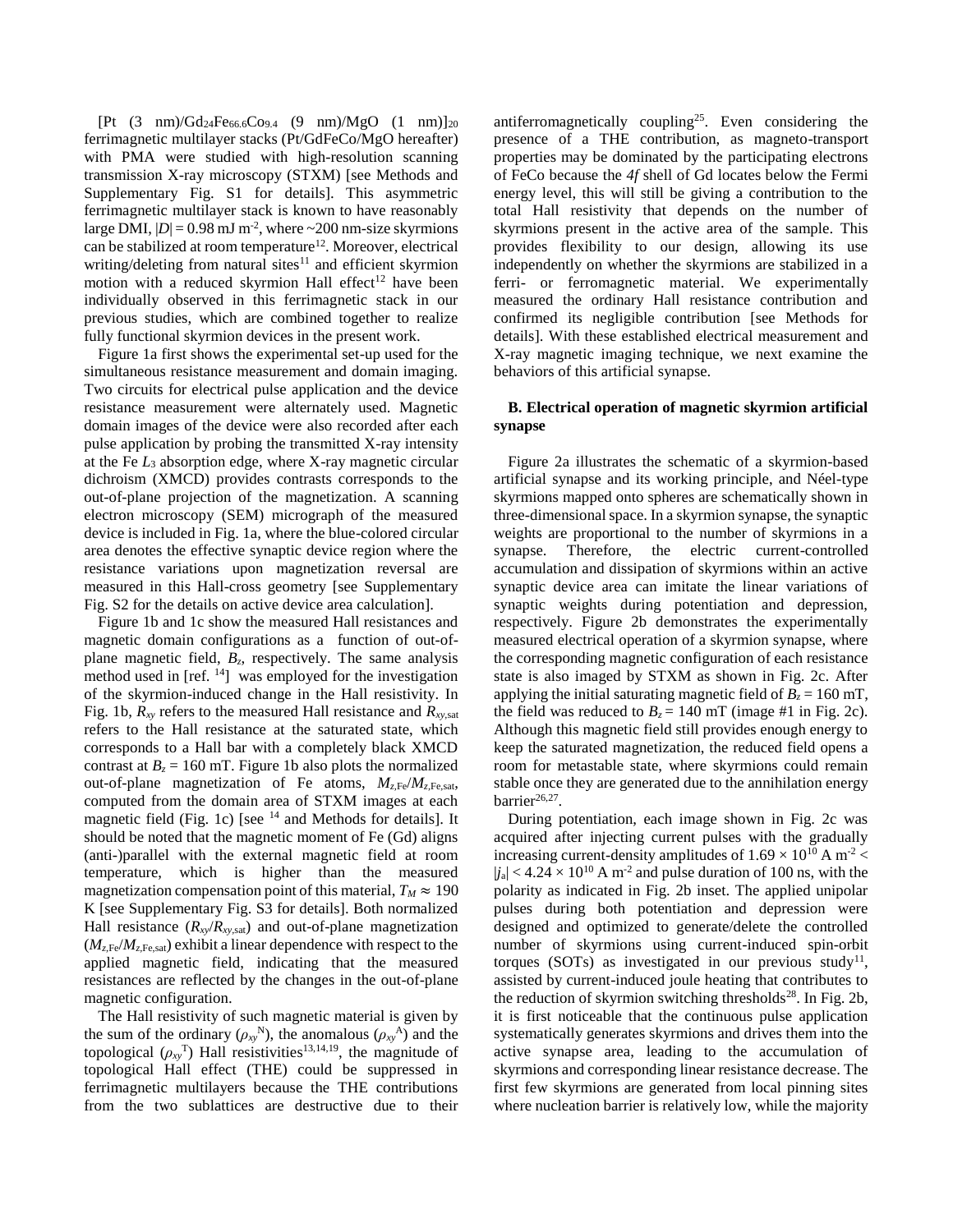

**Figure 2. Magnetic skyrmion-based artificial synapse. a,** Schematic drawing of skyrmion-based artificial synapse. In the schematic illustration, two-dimensional Néel-type skyrmions in thin films in the experiments are mapped onto spheres and are shown in three-dimensional space. The red and blue colored arrows represent magnetic moments pointing +*z* and -*z* directions within skyrmions, respectively. In such skyrmion synapse, the synaptic weights are proportional to the number of skyrmions, which is modulated by the electric current-controlled accumulation and dissipation of them. **b,** The measured Hall resistivity change and calculated skyrmion number as a function of injected pulse number. Note that red and blue symbols and colored areas correspond to resistivity changes (left axis) during potentiation and depression, respectively. Green symbols are used to indicate the number of skyrmions corresponding to right axis. Enclosed electrical pulses indicate the direction of charge current pulse, opposite to the direction of electron flow. Error bars denote the standard deviation of the resistivity measurements at each state. c, Sequential STXM images showing skyrmion populations after injecting unipolar current pulses along the track, with polarities as indicated in **b**. Upper and lower panels show domain images during potentiation and depression, respectively, and each image number,  $#1-#16$ , corresponds to each resistivity state indicated in b. Scale bar, 1  $\mu$ m.

of skyrmions are generated near the electrical contacts and move across Hall cross area as can be seen in Fig. 2c images #1-#8. Our experiment demonstrates a total of 24 different resistivity states during potentiation. It should be noted that the skyrmion propagation direction is along the current flow direction (against electron flow), and the observed directionality agrees with the behaviors of Néel-type skyrmions with left-handed chirality<sup>7,12</sup>, proving the topological nature of this material. We have calculated the average resistivity decrease induced by each skyrmion addition over all acquired states during potentiation, |Δ*ρxy*,sk-

 $|p| = \sum_{i=1}^{25} \frac{\Delta \rho_{xy,i}}{N}$  $N_{Sk,i}$  $\frac{25}{i} = \frac{\Delta p_{xy,i}}{N_{xx,i}} / \sum_{i=1}^{25} i = 8.1 \pm 1.7 \text{ n}\Omega \text{ cm}$ , where *i* and  $N_{sk}$ denote the state number and the number of skyrmions at each state, respectively. The accumulation of a total of 41 skyrmions [see Supplementary Fig S4 for details on skyrmion number calculation] leads to the final state  $\Delta \rho_{xy,f}$  =  $-3.1 \times 10^2 \pm 4.1$  nΩ cm (note that the initial state corresponds to  $\Delta \rho_{xy,i} = 0$  nΩ cm).

During depression, we simply reversed the polarity of gradually increasing pulses with the same amplitudes and durations (as indicated in Fig. 2b) at a slightly increased background magnetic field  $B_z = 144$  mT, so that reversed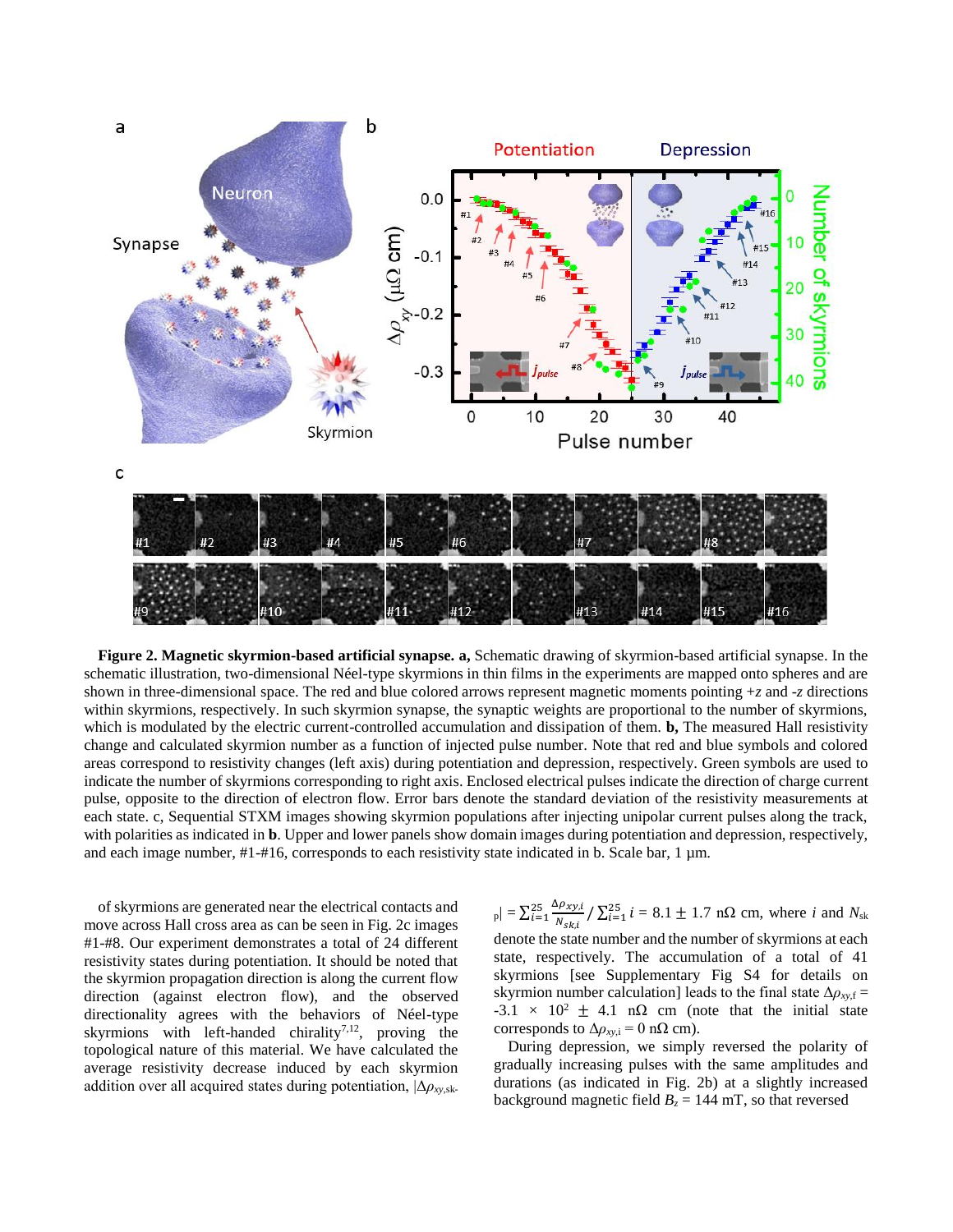

**Figure 3. The pattern-recognition simulation using skyrmion synapse. a,** The structure of tri-layer neural networks consists of 784 input neurons, 100 hidden neurons and 10 output neurons. **b,** Schematic of circuit diagram comprising skyrmion-based synapses. At each conductance level, the conductance values of skyrmion synapses follow the normal distribution with the average and the deviation,  $G_i$  and  $\sigma_i$ , whenever synaptic weights update. **c**, Evolution of pattern recognition accuracy as a function of training iteration for an idea (software-based) and a skyrmion-based synaptic device, where the batch size of 300 images is used for each iterative training. **d,** Distribution of skyrmion synapse resistivity before- and after- trainings.

pulses could excite skyrmion texture, eventually leading to skyrmion annihilation medicated by topological defects without creating additional skyrmions<sup>11</sup>. Note that strong inter-skyrmion repulsive forces at highly skyrmionpopulated states may also contribute to the annihilation upon SOT application, as local impurities in real materials may block their synchronous motion. We indeed observe that the application of serial reversed pulses systematically annihilates skyrmions (images #9-#16) and leads to the linear resistance increase (Fig. 2b), generating 16 different states with an average resistivity change per skyrmion of  $|\Delta \rho_{xy,sk-d}|$  = 8.9 ± 0.1 nΩ cm during depression, in agreement with |Δ*ρxy*,sk-p| measured for potentiation.

The number of skyrmions at each resistivity state is also plotted together in Fig. 2b. It is noteworthy that the measured resistivity change is slightly deviated from the corresponding skyrmion number variation especially at highly populated states, and as noted above, we believe this deviation is caused by the statistical distribution in skyrmion diameter

affected by local defects and their mutual interactions. For example, at largely accumulated states (near image #8 in Fig. 2c), stronger mutual repulsive interactions between skyrmions lead to the reduction in the average skyrmion diameter,  $d_{sk} = 256 \pm 25$  nm, compared to their initial distribution at sparse distribution (image #5 in Fig. 2c),  $d_{sk}$  =  $285 \pm 25$  nm [see Supplementary Fig. S5 for the details of skyrmion diameter calculation]. Considering that the skyrmion diameter is a fixed value at a defined magnetic field in a defect-free material reflecting the equilibrium at given energetic contributions <sup>26</sup>, further material optimization could overcome the limitation and thus present complete linearity depending on the number of skyrmions. Nevertheless, the observed linear resistance variation clearly presents the key behavior of skyrmion-based artificial synapse: the current-induced analog synaptic weight modulation. We also demonstrate 'set' and 'reset' operations that are required for the programmable flexibility of an artificial synapse [see Supplementary Fig. S6 for details].

### **C. Neuromorphic pattern-recognition simulation using skyrmion synapse**

With these measured characteristics of skyrmion-based artificial synapse, we simulated an ANN to perform the pattern recognition, where a multilayer perceptron algorithm is used to learn the Modified National Institute of Standards and Technology (MNIST) handwritten pattern data set<sup>29</sup>. Figure 3 presents a simulation platform and the result of pattern recognition accuracy. Figure 3a first depicts the neural network used for learning the MNIST data consisting of 3 layers: input neural layer of 784 neurons, hidden layer of 100 neurons and output layer of 10 neurons, and skyrmion synapses are used during trainings as schematically described in Fig. 3b [see Methods for neural network simulation details]. Figure 3c shows the simulated pattern recognition accuracy as a function of training iteration for skyrmion synapse-based ANN, and the result for softwarebased ANN is also plotted for comparison. Our simulation demonstrates that the ANN composed of skyrmion synapses can reach ~89% pattern recognition accuracy, which is comparable to the accuracy of ideal softwarebased training, ~94% (Fig. 3c). Figure 3d presents the resistivity distributions translated from the synaptic weights before and after training operations. It is noteworthy that the non-ideal characteristics of demonstrated skyrmion synapses, e.g. small on/off ratio, limited number of resistance levels and cycle-to-cycle variations, may have impacted the accuracy of ANN and caused stochastic behavior observed in Fig. 3c. Although the performance of skyrmion synapse-based ANN at this stage is limited compared to other well-established technologies, we expect substantial improvement with further material and device architecture engineering. For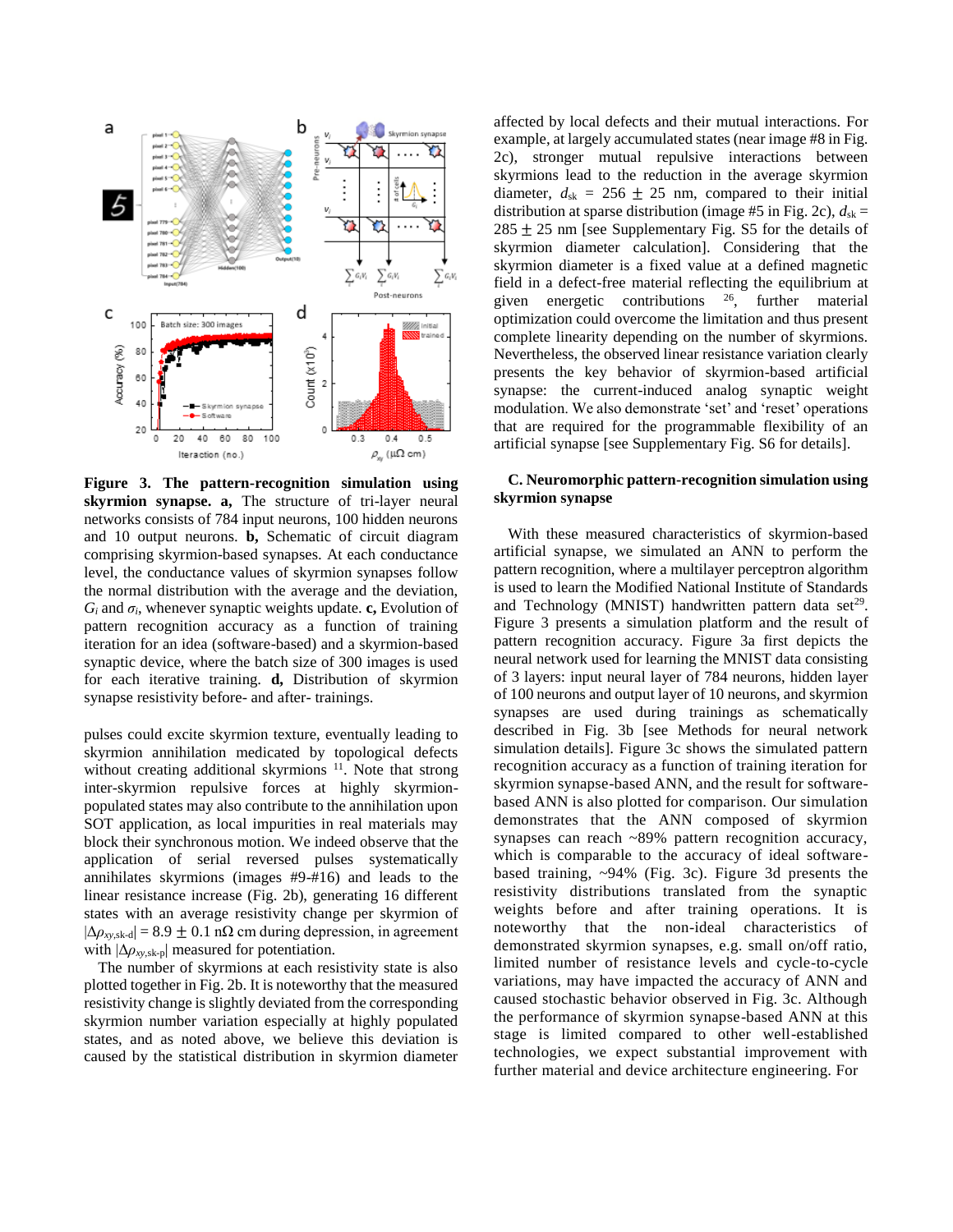

**Figure 4. The circuit implementation simulation using skyrmion synapse arrays. a,** Schematic of skyrmion synapse device in 2T1R configuration. **b,** Simulated potentiation and depression behaviors of the skyrmion synapse, where 30 skyrmions can be manipulated to generate the resistance variation in an analog fashion. Inset shows the top view of the chamber area when 125 pulses are applied. The chamber area size is 150 nm  $\times$  150 nm. The out-of-plane magnetization component is denoted by the color scale. **c,** The diagram of top level of chip architecture, which contains multiple tiles, global buffer, accumulation units, activation units (sigmoid or ReLU) and pooling units, where a tile consists of multiple processing elements (PEs). **d,** Exemplary internal architecture of a PE containing the groups of skyrmion synapse arrays, PE buffer and control units, accumulation modules and output buffer, where an example of synaptic array based on 2T1R architecture is shown<sup>32</sup>.

example, the overall device characteristics of skyrmion synapses could further be optimized and enhanced, by adopting recent findings such as ~10 nm-size skyrmion at compensated ferrimagnets<sup>30</sup> or new electrical skyrmionreading scheme for high ON/OFF ratio using magnetic tunnel junctions  $(MTJs)^{31}$ , which together would dramatically increase the scalability and electrical characteristics of skyrmion synapses.

## **III. DISCUSSION**

### **A. Potential of magnetic skyrmion artificial synapse and neural network**

Indeed, using additional simulations, here we discuss the potential of the skyrmion synapse-based ANN approach compared to an established technology using e.g. resistive random-access memory (RRAM). Figure 4a shows an exemplary 2T1R cell structure used for circuit implementation, where each skyrmion synapse is

approximated using the known state-of-the-art chiral magnetic material parameters [see Methods for simulation parameters and other details]. In the 2T1R cell structure, one transistor is used to read resistance (synaptic weight) through the MTJ, while the other transistor is used to control electric currents along magnetic materials for skyrmion manipulation (weight update). Note that the width of the right terminal  $(20 \text{ nm})$  is designed to be close to average relaxed skyrmion diameter (~7.3 nm), so that injected skyrmions from left electrode can be efficiently accumulated during potentiation. Unlike experiments that used current-induced annihilation for depression, skyrmion synapse in this case utilized the backward motion of magnetic skyrmions upon the application of reversed pulses to remove them from the active synapse area (i.e., the chamber area shown in Fig. 4b inset). Figure 4b presents the accumulation and depression behaviors of the skyrmion synapse, where a good linearity is demonstrated. It should also be noted that we could experimentally implement the MTJ with tunneling magnetoresistance (TMR) over  $200\%$ <sup>32,33</sup>, corresponding to  $R_{on}/R_{off} \approx 3$ , which is attractive for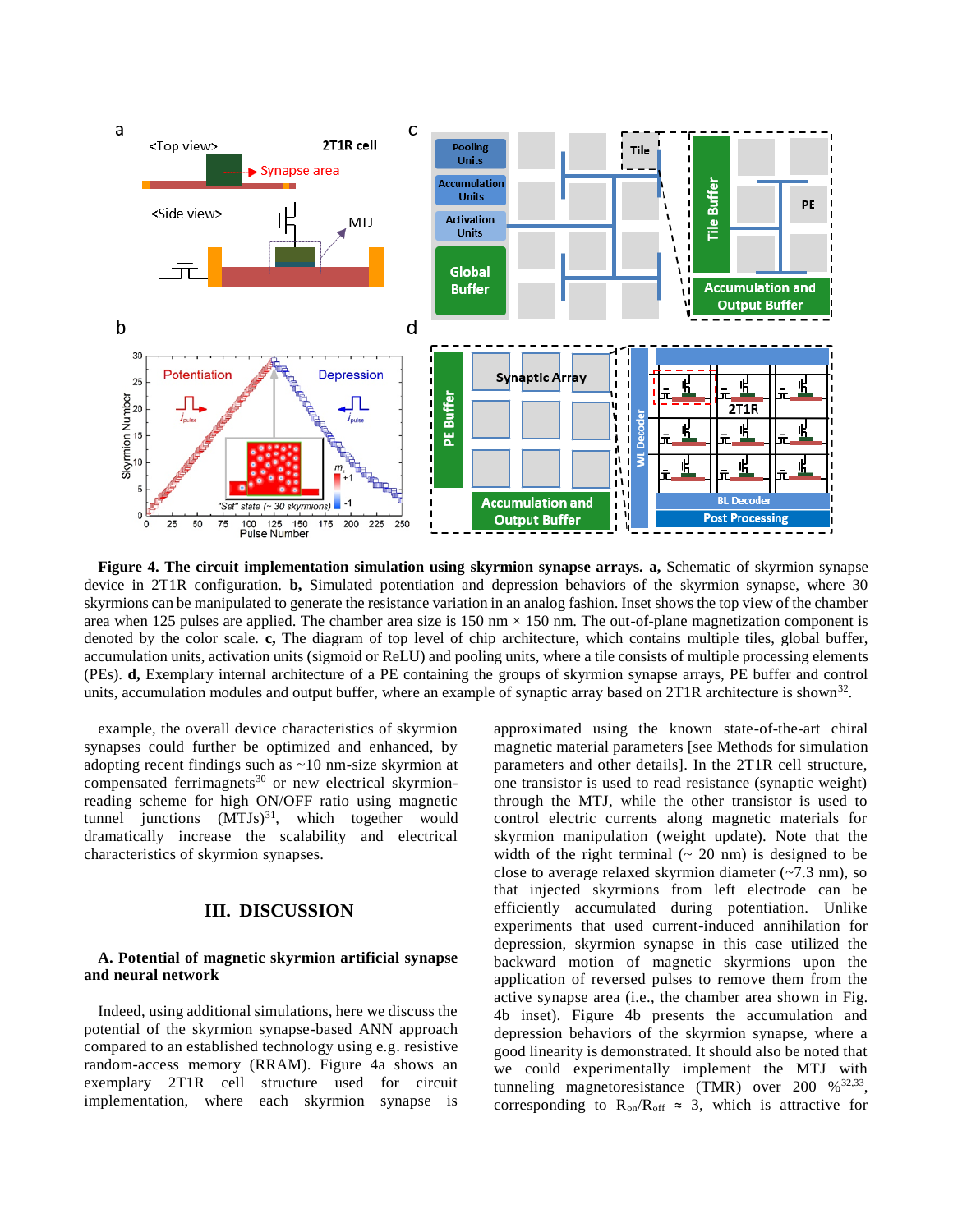reading of multi-state skyrmion synapse. With the same pattern recognition simulation using MNIST data set performed in Fig. 3, we confirmed that such ideal skyrmion synapse-based ANN can achieve the training accuracy of ~94%, comparable to the software-based training accuracy. We then performed the circuit hardware simulation for online inference. Based on the circuit device  $model<sup>20</sup>$ , we utilize the skyrmion synapses in a system-level approach with multi-level hierarchy. As shown in Fig. 4c, the top level of the modeled chip hierarchy consists of multiple tiles, including global buffer, accumulation units, activation units of sigmoid or ReLU (Rectified Linear Unit), and pooling units<sup>29</sup>. A tile contains several processing elements (PEs): tile buffer to load in neural activations, accumulation modules to add up partial sums from PEs, and output buffer. Figure 4d shows the internal structure of a PE, which is built up by the groups of skyrmion synapse subarrays, PE buffers, accumulation modules and output buffer. Supplementary Table S1 summarizes the evaluated chiplevel performance of skyrmion synapse-based ANN and compares the performance with the RRAM-based counterpart. [see Methods for circuit simulations details], where the parameters for the RRAM device are acquired from ref.  $[34]$ .

It is first noticeable that skyrmion synapse-based ANN in circuit level presents comparable performances compared to RRAM-based technology, and skyrmion synapse-based ANN exhibits reduced operation voltage, leading to an improved energy efficiency. For the example of weight update, RRAM (also PCM) generally requires the pulse voltage over 1 V for several nanoseconds to modulate the resistance state (synaptic weight), whereas skyrmion synapse only requires few millivolts with sub-ns pulse duration to change the skyrmion number (synaptic weight). However, the reduced on/off ratio of skyrmion synapse (<200 %) compared to RRAM case (> 1000 %) increases the energy required for dynamic reading, and further research is expected to improve the TMR of MTJ. Moreover, skyrmion synapses show relatively large bit-cell area (generally  $> 100$ ) nm, as it requires multiple skyrmions to form multi-level states) and their 2T1R cell structure generates increased array area compared to RRAM synapse (10-100 nm)-based ANN. However, it is noteworthy that, within RRAM based two-terminal synapse, the weight update (training) and inference using the same voltage/current path could induce disturbance during the inference process, which, however, is not expected for skyrmion synapses with a three-terminal cell structure, where training and inference utilize separated paths.

Lastly, we discuss few other potential advantages of skyrmion synapse compared to existing RRAM or PCMbased technologies. First, skyrmion-based synapse may present good linear weight distribution (see Fig. 4b), as the weight directly depends on the number of accumulated skyrmions, while the linearity is a huge challenge for RRAM (also PCM) due to their switching mechanism<sup>35</sup>.

Furthermore, RRAM/PCM has relatively large device-todevice and cycle-to-cycle variations owing to their intrinsic device principle as the weight depends on the temporal formation of resistance (e.g., for RRAM, the filament size and position control is challenging). However, for skyrmion synapses, the variation can be well controlled as the weight only depends on the number of skyrmions. In addition, skyrmion synapse shares many of its operation principles and material characteristics with spin-transfer torque magnetoresistive random-access memory (STT-MRAM) technology<sup>36</sup>. Therefore, it may offer significant endurance and retention, while RAM/PCM has a big bottleneck on endurance that limits their usage for massive training in neural network. Overall, we remark that these simulations together with our proof-of-concept experimental demonstration present a large potential of skyrmion synapsebased applications.

## **IV. CONCLUSIONS**

In conclusion, our results demonstrate a fully functional skyrmion-based electronic device – skyrmion-based artificial synapse – by incorporating current-induced skyrmion creation, motion, detection and deletion techniques in a single ferrimagnetic device scheme. Moreover, we present that the skyrmion synapse, where synaptic weights are modulated by the number of skyrmions in an active device area, can be implemented for the neuromorphic computing simulation of supervised pattern recognition, reaching a high learning accuracy of ~89%. We further discuss the potential of such skyrmion synapse-based ANN, which could be highly energy efficient and thus useful for advanced computing technology in the future. We believe our first experimental demonstration of the all electrical skyrmion-based device serves as the basis of skyrmionbased electrical device scheme and holds promise for applications beyond the demonstrated multi-leveled synaptic memory, including skyrmion-based racetrack memory, logic, magnonic and radio-frequency applications proposed using simulations so far<sup>2</sup>. Therefore, this work paves the new avenue towards skyrmion-based electronics while highlighting the possibility to use topological magnetic textures for multi-level synapse-based neuromorphic computing devices.

# **V. METHODS**

**Material growth and device fabrication.** The [Pt (3 nm)/ $Gd_{24}Fe_{66.6}Co_{9.4} (9 \text{ nm})/MgO (1 \text{ nm})]_{20}$  films were grown by DC magnetron sputtering at room temperature under 1 mTorr Ar for Pt and GdFeCo and 4 mTorr Ar for MgO at a base pressure of  $\sim$ 3.0  $\times$  10<sup>-8</sup> Torr. A Hall bar structure with a stripe width of 4.5 µm was fabricated on a 100 nm-thick Si3N<sup>4</sup> membrane wafer using electron beam lithography and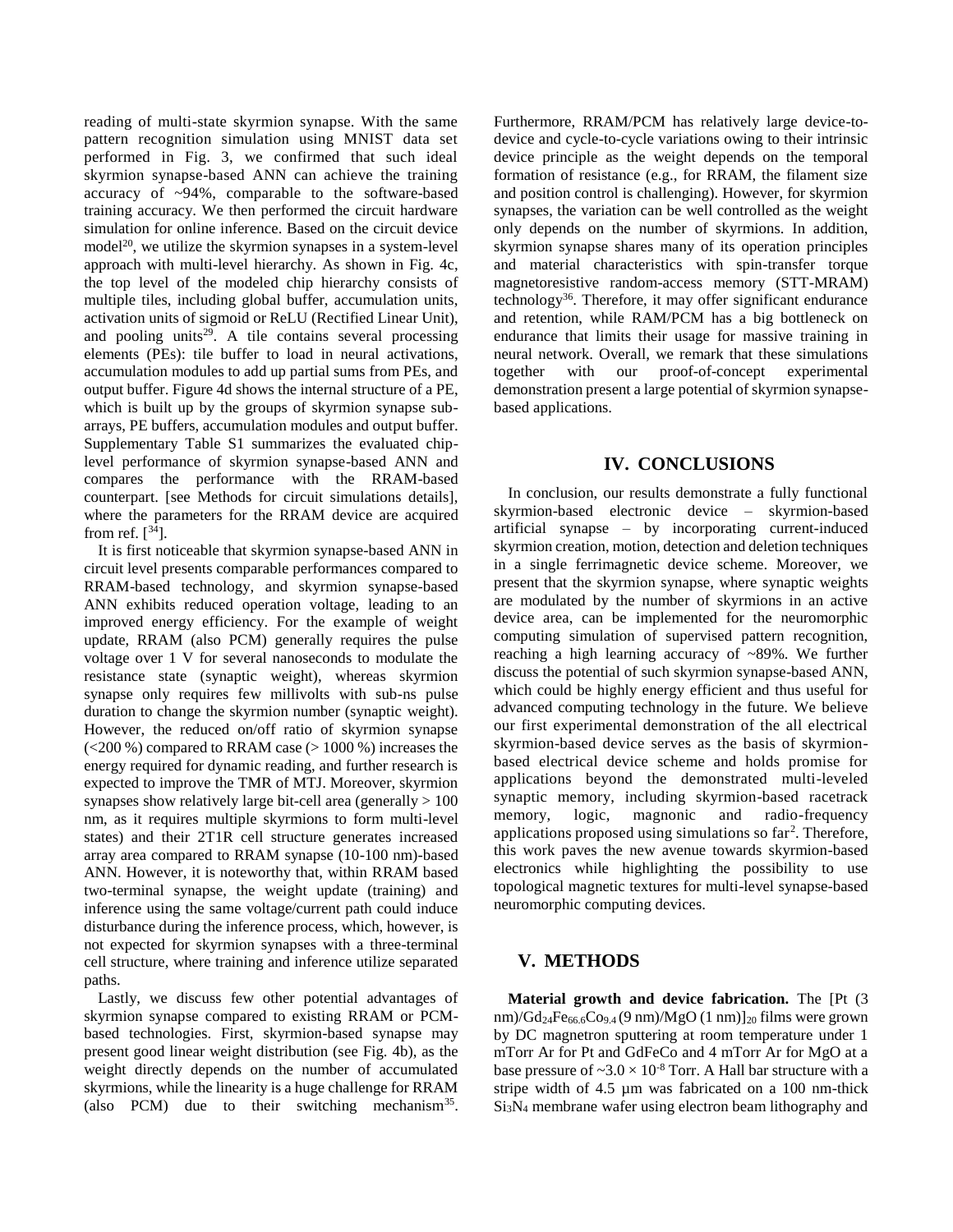lift-off technique. Ti (5 nm)/Au (100 nm) was then deposited and patterned for electrical contacts, and 200 nm-thick Al was deposited on the opposite side of the  $Si<sub>3</sub>N<sub>4</sub>$  membrane wafer to allow for in-situ cooling during the current pulse experiments. Note that a 'tapered' geometry was used for one electrode to induce the circular current flow within the active device region that may cause circular accumulation and decumulation of skyrmions as discussed in the main text and Supplementary Fig. S2 of this manuscript. Nominally identical companion films were grown on  $Si/SiO<sub>x</sub>$  substrates to measure magnetic properties using vibrating sample magnetometry (VSM), and measurements yielded an inplane saturation field and a net saturation magnetization of  $\mu_0 H_k = 400$  mT and  $M_s = 1.9 \times 10^5$  A m<sup>-1</sup>, respectively. Magnetization compensation temperature,  $T_M$ , at which two magnetic moments from Gd and FeCo cancel each other, was acquired by performing temperature-dependent VSM measurements as shown in Supplementary Fig. S3.

**STXM measurements.** All microscope images were acquired using scanning transmission X-ray microscopy (STXM) installed at the PolLux end-station (X07DA) of the Swiss Light Source, Villigen, Switzerland. A device for STXM imaging was oriented with the surface normal parallel to the circularly-polarized X-ray beam (main text Fig. 1a), to achieve out-of-plane sensitivity through the Xray magnetic circular dichroism (XMCD) effect. The dark and bright contrasts in all STXM images correspond to an upward  $(+M_z)$  and downward  $(-M_z)$  out-of-plane magnetization direction of the Fe atoms, respectively. The energy of the circularly-polarized X-rays was tuned to Fe *L*<sup>3</sup> absorption edge. The normalized out-of-plane magnetization  $(M_{z,Fe}/M_{z,Fe,sat})$  plotted in Fig. 1b was calculated using the method described in ref.  $[14]$ , which consisted in counting and normalizing the number of black and white pixels in the effective device area, where black (upward magnetization of Fe) and white (downward magnetization of Fe) pixels were assigned with the values of  $+1$  and  $-1$ , respectively. For the simultaneous electrical measurements conducted together with X-ray imaging, the experiment chamber was prepumped down to its base pressure (about  $10^{-5}$  mbar) and then filled with about 4 mbar of oxygen to prevent carbon deposition during the X-ray imaging, and to provide an additional cooling for the sample. The electrical pulse before and after sample were separately verified with -20 dB pickoff tees connected to an oscilloscope at both sides. The Hall resistance of the device was measured with a Keithley 2181A nanovoltmeter, where a Keithley 6221 d.c. source was used to apply 100 µA source current. The ordinary Hall resistivity contribution was calculated using a physical property measurement system (PPMS), by measuring the Hall resistance of the sample under an out-of-plane magnetic field of up to 2 T at room temperature. The ordinary Hall resistivity is expressed as  $\rho_{xy}^N = R_0 B_z$ , where  $R_0$  is the ordinary Hall coefficient and  $B_z$  is the applied out-of-plane magnetic field, and the measurement yielded the ordinary

Hall coefficient,  $R \approx -1.5 \times 10^{-11} \Omega \text{ m T}^{-1}$ , corresponding to  $\rho_{xy}$ <sup>N</sup>  $\approx$  -0.21 nΩ cm during the electrical measurement shown in Fig. 2 in main text.

**MNIST Pattern recognition simulation using experimental data.** Neuromorphic pattern recognition computing using the skyrmion synapse-based artificial neural network (ANN) was simulated as follow. Experimentally measured resistance levels and error ranges are used for the average and the deviation of each conductance level, where we selected 13 and 11 states from the measured potentiation and depression state batches, respectively. The synaptic weights of the individual skyrmion synapse were distributed randomly before training (see Fig. 3d). During the ANN simulation, at every synaptic weight update, the cell-to-cell and the update-to-update variations of the skyrmions synapses are modeled to follow a normal distribution with the average conductance and the deviation at each potentiation and depression level, denoted as  $G_i$  and  $\sigma_i$  in Fig. 3b in main text, respectively. Based on the inner product between the input signal vector and the synapse vector by the read current, the amount of delta weight is determined, which then provides feedback into arrays to adjust the synapse weights by inducing write or erase pulses. This process is iteratively repeated to minimize the discrepancy between the predicted and the actual labels of the MNIST data. This artificial neural network was trained with a batch size of 300 images and up to 100 iterations. The accuracy of the ANN recognition of Modified National Institute of Sciences and Technology (MNIST) data set was evaluated after every iteration.

**Skyrmion synapse simulation.** The micromagnetic simulation is carried out by using the Object Oriented MicroMagnetic Framework  $(OOMMF)^{37}$ , where the timedependent spin dynamics is controlled by the Landau-Lifshitz-Gilbert (LLG) equation augmented with the antidamping-like spin transfer torque, which can be generated by the spin Hall effect in the heavy metal substrate<sup>38,39</sup>. The LLG equation is written as

$$
\frac{dM}{dt} = -\gamma_0 M \times H_{\rm eff} + \frac{\alpha}{M_S} \Big( M \times \frac{dM}{dt} \Big) + \frac{u}{M_S} \left( M \times p \times M \right) ,
$$
\n(S1)

where *M* is the magnetization,  $M_s = |M|$  is the saturation magnetization,  $t$  is the time,  $\gamma_0$  is the gyromagnetic ratio with absolute value, and  $\alpha$  is the Gilbert damping constant.  $H_{\text{eff}}$ is the effective field,  $H_{\text{eff}} = -\mu_0^{-1} \frac{\partial E}{\partial M}$  $\frac{\partial E}{\partial M}$ , where *E* is the average energy density including the Heisenberg exchange, the perpendicular magnetic anisotropy, the applied magnetic field, the demagnetization, and the Dzyaloshinskii-Moriya interaction (DMI) energy terms.  $u = \frac{y_0 \hbar}{m}$  $\frac{\gamma_0 \hbar}{\mu_0 e} \frac{j \theta_{\text{SH}}}{2 a M_{\text{S}}}$  $\frac{f \sigma_{\text{SH}}}{2aM_{\text{S}}}$  is the antidamping-like spin transfer torque coefficient, where  $\hbar$  is the reduced Planck constant, *e* is the electron charge, *j* is the injected current density,  $\theta_{\text{SH}}$  is the spin Hall angle. *a* is the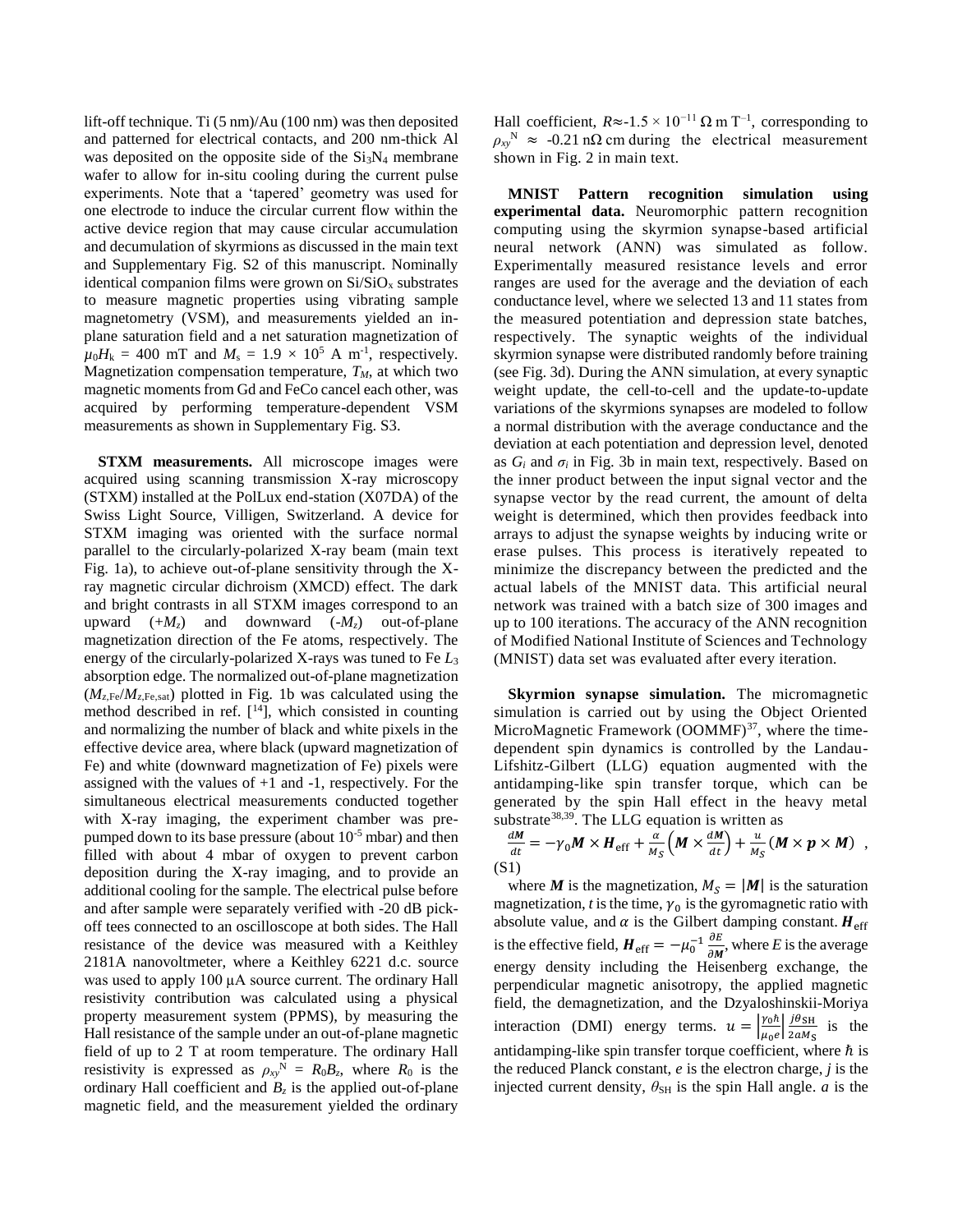thickness of the magnetic layer and  $p = -\hat{y}$  is the spin polarization direction.

For the micromagnetic simulation of the potentiation and depression processes, a nano-square thin-film chamber area with the side length of 150 nm is considered. A terminal area with the size of 50 nm  $\times$  40 nm is connected to the left side of the chamber. The other terminal area with the size of 50 nm  $\times$  20 nm is connected to the right side of the chamber. Note that the width of the right terminal is reduced to avoid the undesired escape of skyrmions. The thickness of the magnetic metal layer is fixed at 0.4 nm. The cell size is set as  $1 \text{ nm} \times 1 \text{ nm} \times 0.4$ <br>nm. The intrinsic magnetic parameters are  $40-42$ . The intrinsic magnetic parameters are  $40-42$ : magnetization saturation  $M<sub>S</sub> = 500$  kA/m, perpendicular magnetic anisotropy  $K = 0.9$  MJ/m<sup>3</sup>, exchange constant *A*  $= 15$  pJ/m, DMI constant  $D = 3.5$  mJ/m<sup>2</sup>, damping constant  $\alpha = 0.3$ . An out-of-plane magnetic field of  $B_7 = 200$  mT is applied in the chamber area in order to reduce the skyrmion size. It should be noted that this external magnetic field is not strictly required in real experiments, but skyrmion size will be a bit larger in the absence of this field.

For the potentiation process, a series of square-wave current pulses are applied to create skyrmions in the left terminal area (i.e., as the nucleation pad) and then drive skyrmions into the chamber area. Note that a localized outof-plane magnetic field is applied at the left terminal area in a square-wave fashion, which is a numerical procedure adopted to promote the nucleation of skyrmions. In realworld materials, defects and thermal effect can naturally promote the skyrmion nucleation upon the pulse application as shown in the main text. The applied pulse length and pulse space are equal to 0.05 ns and 0.10 ns, respectively. Namely, the period of pulses equals 0.15 ns. The amplitude of current pulses is  $j = 4 \times 10^{10}$  A/m<sup>2</sup> (normalized by the width of the chamber area, i.e. 150 nm). The current pulses is applied for 18.75 ns, corresponding to 125 pulses. During the pulse application, 32 skyrmions are created in the nucleation pad, of which 31 skyrmions are driven into the chamber area in a linear fashion.

For the depression process, the applied pulse current parameter and profile are the same as that of the potentiation process, however, its amplitude is switched from positive to negative at  $t = 18.75$  ns. Namely,  $j = 4 \times 10^{10}$  A/m<sup>2</sup> (normalized by the width of the chamber area, i.e. 150 nm). During the pulse application, 28 skyrmions can be driven out of the chamber within 18.75 ns (i.e., 125 pulses). The left 3 skyrmions in the chamber area can be removed from the chamber area after a long time of pulse application. The last 3 skyrmions are quite difficult to be removed due to the reduced skyrmionskyrmion interaction and small driving forces.

**MNIST Pattern recognition simulation using simulated skyrmions.** Analogous to Fig. 3 in a main text, we again adopted the neural network hardware platform

NeuroSim+<sup>29</sup> with nonlinearity property injection, as well as

DNN algorithm to perform hardware-based digital recognition through the MNIST database. The first step is software simulation (or offline training). The neural network structure we used includes 1024 neurons as input, 100 neurons as a hidden layer, and 10 neurons as an output layer, which is used for recognizing 10 number digits. The simulation trains up to 1000 epochs. Each epoch selects 8000 images randomly from 60000 training images and takes 10000 images as a testing data set. The precision of synapse weight was set to 4/5bits while the activation was set to 8bits.

**Circuit implementation simulation.** According to the network structure, the subarray size was set as  $32 \times 32$  to fulfill the requirement of the inference. To reduce the read error rate and enhance the anti-noise ability of the device, we set the TMR to be 200%, corresponding to  $R_{on}/R_{off} \approx 3$ . Based on the developed circuit model, the chip simulation was conducted with a feature size of 32nm using NeuroSim+. Simulation parameters for RRAM and skyrmion synapses are listed below.

|                         | <b>RRAM Synapse</b> | <b>Skyrmion Synapse</b> |
|-------------------------|---------------------|-------------------------|
| Parameter               | Value               | Value                   |
| ResistanceOn            | 10k                 | 3K                      |
| ResistanceOff           | 100k                | 9K                      |
| Read Voltage            | 0.1                 | 0.05                    |
| <b>Read Pulse Width</b> | 1ns                 | 1ns                     |
| <b>Access Voltage</b>   | 1.4v                | 1v                      |
| Write Voltage           | 1.8v                | 30 <sub>mv</sub>        |
| Write Pulse Width       | 1ns                 | 0.05ns                  |
| Cell Height             | 5F                  | 14F                     |
| Cell Width              | 23F                 | 44F                     |
| Cell bit                | 5 bits              | 5 bits                  |
| Number of States        | 32                  | 32                      |
| Cell Type               | 1T1R                | 2T1R                    |

### **ACKNOWLEDGEMENTS**

This work was mainly supported by KIST Institutional Program and IBM Research. S.W. acknowledges management support from Guohan Hu and Daniel Worledge. S.W. also acknowledges Ki-Young Lee for providing artworks included in Figure 2. K.M.S., S.K.C., T.-E.P. and J.C. acknowledge the support from the National Research Council of Science and Technology (NST) (Grant no. CAP-16-01-KIST) by the Korean government (MSIP). K.K. acknowledges the support from the Basic Research Laboratory Program through the National Research Foundation of Korea (NRF) funded by the MSIT(NRF-2018R1A4A1020696). J.-S.J. and H.J. acknowledge the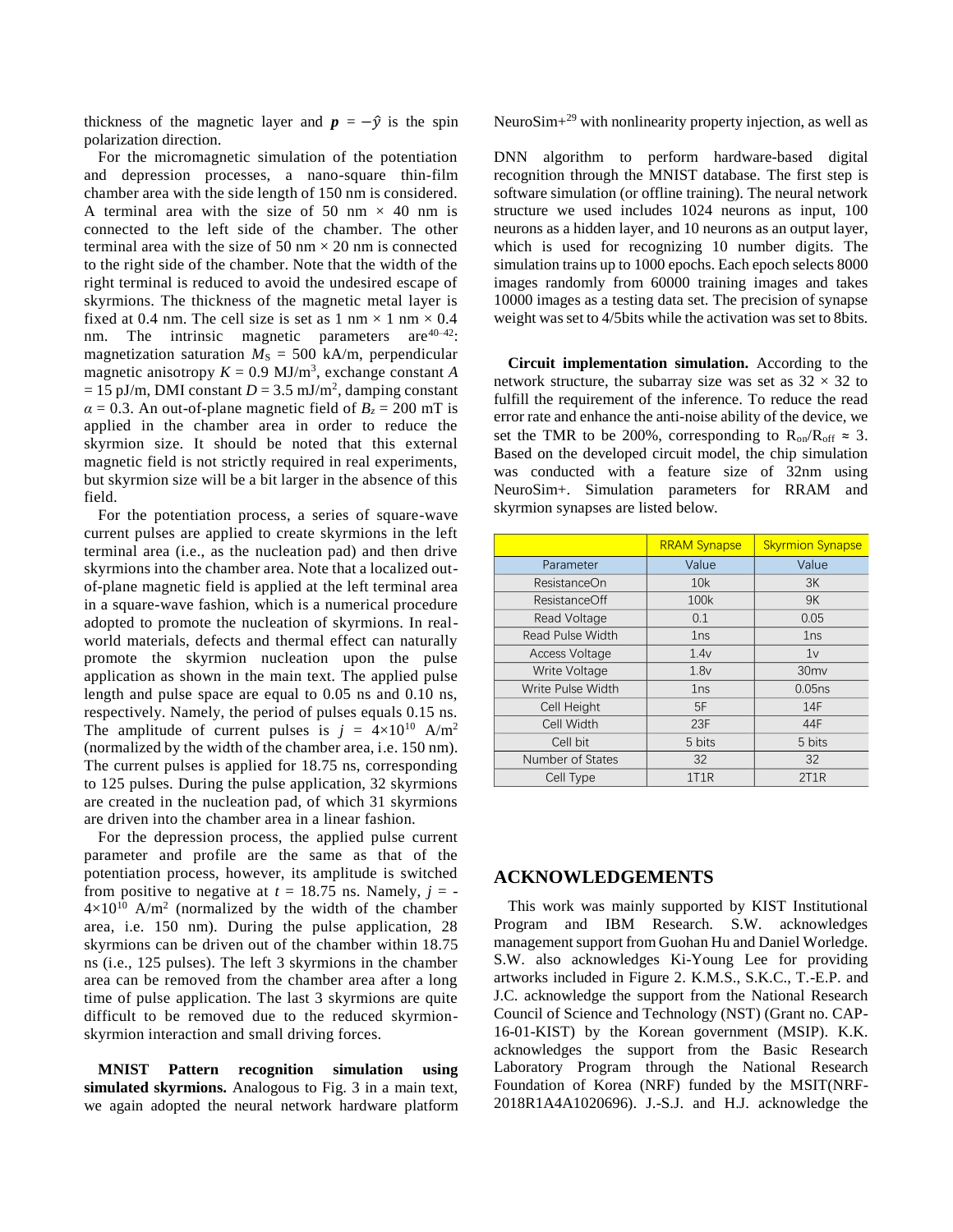support from the Korea National Research Foundation program (NRF-2017R1E1A1A01077484), particularly utilized to conduct the MNIST pattern learning works of this research. J.C acknowledges the support of Yonsei-KIST Convergence Research Institute. The PolLux endstation was financed by the German Bundesministerium für Bildung und Forschung under grant No. 05KS7WE1. X.Z. acknowledges the support by the Presidential Postdoctoral Fellowship of The Chinese University of Hong Kong, Shenzhen (CUHKSZ). Y.Z. acknowledges the support by the President's Fund of CUHKSZ, Longgang Key Laboratory of Applied Spintronics, National Natural Science Foundation of China (Grant Nos. 11974298 and 61961136006), and Shenzhen Fundamental Research Fund (Grant No. JCYJ20170410171958839). W.Z. and W.K. thank the National Natural Science Foundation of China (Grant No. 61627813), the International Collaboration Project B16001 and the National Key Technology Program of China 2017ZX01032101. Parts of this work were performed at the PolLux (X07DA) endstation of the Swiss Light Source, Paul Scherrer Institut, Switzerland.

#### **Author contributions.**

S.W. designed, planned and initiated the study. K.M.S. grew films, fabricated devices and performed initial device characterizations. S.K.C. provided device fabrication support using electron beam lithography. S.W., K.M.S., T.- E.P, K.S.K., S.F. and J.R. performed STXM experiments at Swiss Light Source in Villigen, Switzerland. J.-S.J. and H.J. performed the neuromorphic computing simulation work. X.Z. and J.X. performed simulation on the ideal skyrmion synapse devices, and B.P., W.Z. and W.K. performed circuit implementation simulation. K.M.S., H.J. and S.W. drafted the manuscript and all authors reviewed the manuscript.

#### **Data and materials availability**.

All data supporting the findings of this study are available from the corresponding author upon reasonable request.

### **Competing Interests**.

The authors declare no competing interests.

- 1. Mühlbauer, S. *et al.* Skyrmion Lattice in a Chiral Magnet. *Science* **323**, 915–919 (2009).
- 2. Fert, A., Reyren, N. & Cros, V. Magnetic skyrmions: advances in physics and potential applications. *Nat. Rev. Mater.* **2**, 17031 (2017).
- 3. Yu, X. Z. *et al.* Real-space observation of a twodimensional skyrmion crystal. *Nature* **465**, 901–904 (2010).
- 4. Dzyaloshinsky, I. A thermodynamic theory of "weak" ferromagnetism of antiferromagnetics. *J. Phys. Chem. Solids* **4**, 241–255 (1958).
- 5. Moriya, T. Anisotropic Superexchange Interaction and Weak Ferromagnetism. *Phys. Rev.* **120**, 91–98 (1960).
- 6. Jiang, W. *et al.* Blowing magnetic skyrmion bubbles. *Science* **349**, 283–286 (2015).
- 7. Woo, S. *et al.* Observation of room-temperature magnetic skyrmions and their current-driven dynamics in ultrathin metallic ferromagnets. *Nat. Mater.* **15**, 501–506 (2016).
- 8. Legrand, W. *et al.* Room-Temperature Current-Induced Generation and Motion of sub-100 nm Skyrmions. *Nano Lett.* **17**, 2703–2712 (2017).
- 9. Hrabec, A. *et al.* Current-induced skyrmion generation and dynamics in symmetric bilayers. *Nat. Commun.* **8**, 15765 (2017).
- 10. Büttner, F. *et al.* Field-free deterministic ultrafast creation of magnetic skyrmions by spin–orbit torques. *Nat. Nanotechnol.* **12**, 1040–1044 (2017).
- 11. Woo, S. *et al.* Deterministic creation and deletion of a single magnetic skyrmion observed by direct timeresolved X-ray microscopy. *Nat. Electron.* **1**, 288 (2018).
- 12. Woo, S. *et al.* Current-driven dynamics and inhibition of the skyrmion Hall effect of ferrimagnetic skyrmions in GdFeCo films. *Nat. Commun.* **9**, 959 (2018).
- 13. Maccariello, D. *et al.* Electrical detection of single magnetic skyrmions in metallic multilayers at room temperature. *Nat. Nanotechnol.* **13**, 233 (2018).
- 14. Zeissler, K. *et al.* Discrete Hall resistivity contribution from Néel skyrmions in multilayer nanodiscs. *Nat. Nanotechnol.* **13**, 1161 (2018).
- 15. Hopfield, J. J. Neural networks and physical systems with emergent collective computational abilities. *Proc. Natl. Acad. Sci.* **79**, 2554–2558 (1982).
- 16. Kuzum, D., Jeyasingh, R. G. D., Lee, B. & Wong, H.- S. P. Nanoelectronic Programmable Synapses Based on Phase Change Materials for Brain-Inspired Computing. *Nano Lett.* **12**, 2179–2186 (2012).
- 17. Prezioso, M. *et al.* Training and operation of an integrated neuromorphic network based on metaloxide memristors. *Nature* **521**, 61–64 (2015).
- 18. Lequeux, S. *et al.* A magnetic synapse: multilevel spin-torque memristor with perpendicular anisotropy. *Sci. Rep.* **6**, 31510 (2016).
- 19. Nagaosa, N. & Tokura, Y. Topological properties and dynamics of magnetic skyrmions. *Nat. Nanotechnol.* **8**, 899–911 (2013).
- 20. Huang, Y., Kang, W., Zhang, X., Zhou, Y. & Zhao, W. Magnetic skyrmion-based synaptic devices. *Nanotechnology* **28**, 08LT02 (2017).
- 21. Torrejon, J. *et al.* Neuromorphic computing with nanoscale spintronic oscillators. *Nature* **547**, 428–431 (2017).
- 22. Romera, M. *et al.* Vowel recognition with four coupled spin-torque nano-oscillators. *Nature* **563**, 230 (2018).
- 23. Bourianoff, G., Pinna, D., Sitte, M. & Everschor-Sitte, K. Potential implementation of reservoir computing